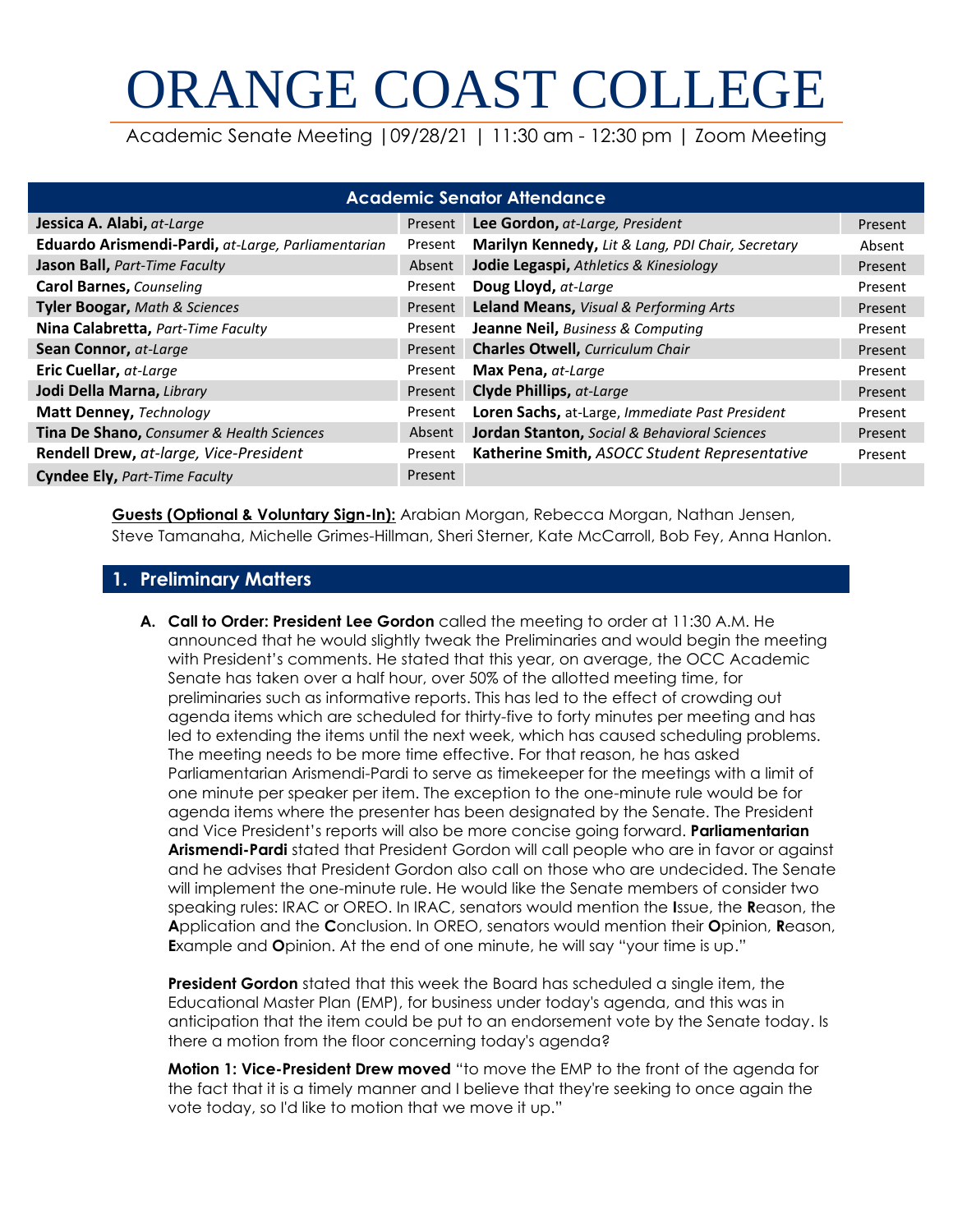**President Gordon stated** that "it's been moved that we amend the agenda for today by moving the unfinished business item educational master plan to the beginning of the meeting. Is there a second for that motion?

#### **Motion 2** seconded.

**President Gordon** called for discussion and hearing none, called for any no votes, and hearing none, called for abstentions; there were none. The vote passed unanimously.

# **2. Unfinished Business**

**A. Educational Master Plan (EMP) – President Lee Gordon** presented Dr. Sterner's three key points on a PowerPoint slide taken from the abbreviated EMP document. President Gordon read the key recommendations out loud: (1) The recommended changes to the Educational Master Plan were in response to the major themes from the campus visioning sessions and internal/external scan data recommendations; (2) Infusing Equity, Diversity & Inclusion Efforts, Closing Equity and Performance Gaps, High Quality, Culturally Responsive, Innovative Programs and; (3) Fostering a Culture of Care, Strengthen Student and Employee Engagement Strengthen Participatory Governance, and Commitment to Environmental Sustainability. He noted that those were the key items that Dr. Sterner presented to the Senate as an overview of the changes in the Educational Master Plan, so we are now asked by the College to endorse this plan, so that requires discussion and a vote by the Senate. We are going to try to follow the format of advocates where there is a person arguing in favor of and a person arguing in opposition to. Is there someone who will be arguing in favor of endorsing this plan? Senator Alabi was recognized as endorsing this plan.

> **Senator Alabi:** Stated she is proud that OCC is recognizing and focusing on race and anti-racism. In the past, OCC has focused on other things and therefore the College has various offices that focus on those things, a Title IX office where students can go and report things, a disabilities office where students can go get support and help, a health office where students can get mental health and health care, a veterans office, a Guardian Scholars office for foster youth, a financial aid office, but we have no office where students who are experiencing racism can go and talk. Some people may think that a multicultural center is for that, but a multicultural center is for programming.

**President Gordon:** As time was called by the Parliamentarian, he thanked Senator Alabi and stated again for the record, that Senator Alabi is a proponent of endorsing the Educational Master Plan. He asked if there was a member of the Senate that would like to argue in opposition to endorsing the EMP.

No senator argued in opposition of endorsing the EMP.

**Senator Phillips:** Had a point of clarification as to which version of the EMP the Senate is endorsing.

**President Gordon:** Stated that it is the Educational Master Plan that Dr. Sterner presented to the Senate a couple of meetings ago that the College Councill and related entities are asking the Academic Senate to endorse.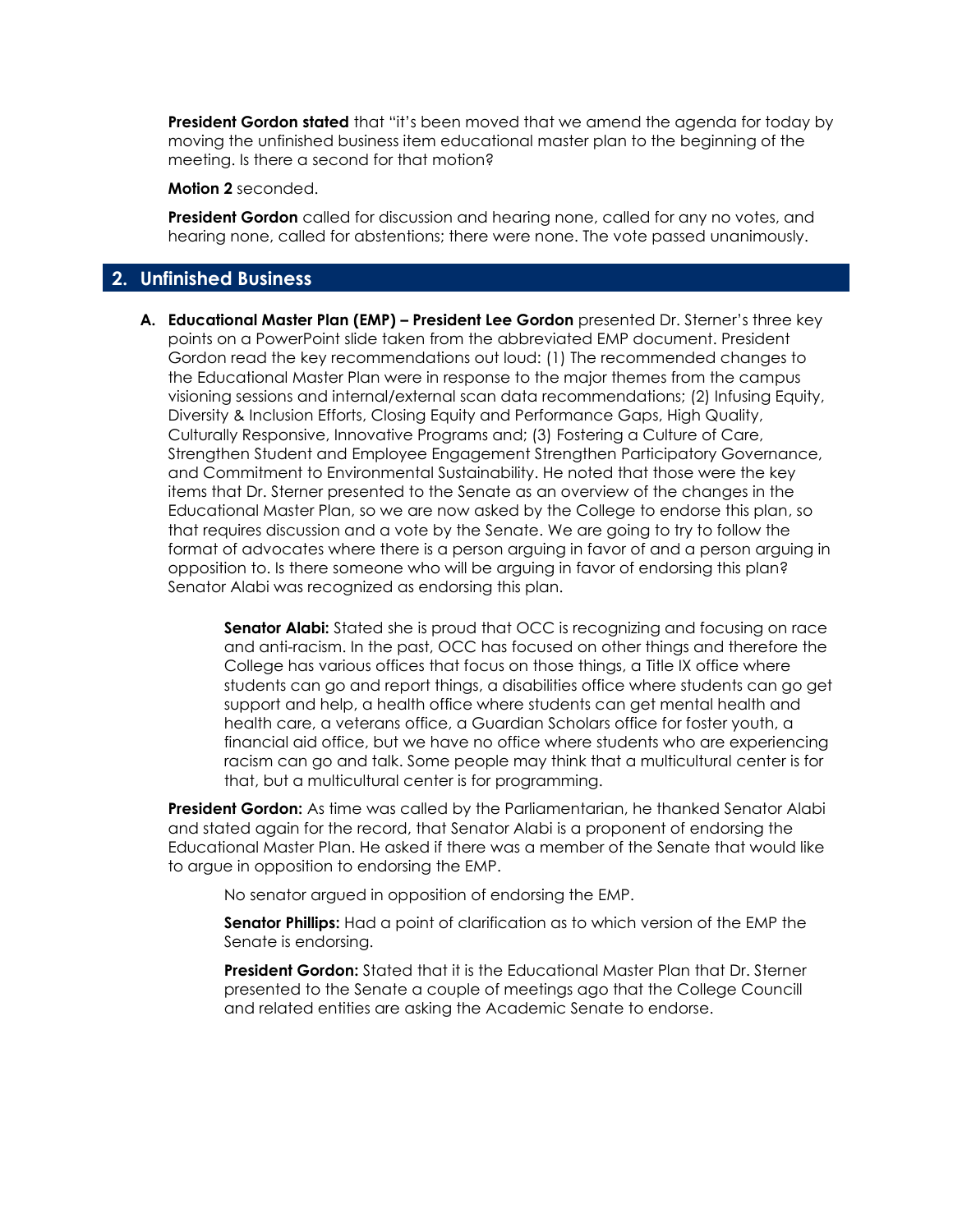*Motion 2:* **Senator Sachs** moved to endorse the Educational Master Plan that has been presented to the Senate; seconded.

**Senator Drew:** Stated he felt that this was an honest process really for the first time that he has observed in twenty-eight to twenty-nine years here to garnish the entire campus's input. He is voting for it as well and thinks it's going to be a wonderful thing that we can continue to make even better.

**President Gordon:** Asked if anyone had any more discussion on the issue before the vote. Hearing none, he moved to a vote to endorse the Educational Master Plan and asked for any abstentions on that motion; he recognized two senators who voiced *abstentions.* He asked for any *no* votes and recognized one senator who voiced a *no*  vote. Stating that there were no more senators who voted to abstain or vote no, he would assume the rest of the senators were voting *yes.* The motion carried and he announced that the Educational Master Plan now has the endorsement of the Academic Senate. He thanked everyone who helped and participated with this process.

# **3. Preliminary Matters, continued**

- **B. Opportunity for Public Comment:** Kate McCarroll, Jessica Alabi, Nina Calabretta, Cyndee Ely.
- **C. Approval of the Minutes:** The minutes for the September 21, 2021, meeting will be moved to next week.

# **4. Consent Agenda**

**Motion 3: Senator Drew moved to** approve Daniel Goya-Lane as new Faculty Institutional Effectiveness (IE) Committee member; motion seconded; motion approved unanimously.

### **5. Officer, Senator, & Committee Reports**

- **A. Vice-President's Report -- Rendell E. Drew:** Stated that President Gordon and he met with CFE Union President Schneiderman and CFE Executive Director Fey, in striving to have positive working relationships with the Union but with everyone kind of knowing their roles. If the Senate would like to join the with the Union at some point to speak on the budget they'd like to hear from the faculty. They talked to Rob and to Bob about coming to the Academic Senate to make future reports and perhaps we've already got a standing item anyway for the Union, but we'll make sure that that stays active and we're seeking faculty input. This is a collaborative process.
- **B. Guided Pathways** No Report.
- **C. Union Bargaining Unit Report – CFE President Rob Schneiderman**: Reported that they increased their PDI supplement if they go over the amount from \$200 to \$300. They sent out an email with the basic costs of a new full-time faculty hire. A simple graph was attached to that email. It shows the actual costs and the savings. Lastly, they submitted the department chair supplement for summertime work and January work to the District about a month ago. They are trying to work out the process to get that to faculty.
- **D. Budget Update – Senator Ely** reported that DCC met last Friday, September 24. There have not been any drastic changes from the last report provided. The has a new search committee for the position of Vice-Chancellor of District Finance and Administrative Services.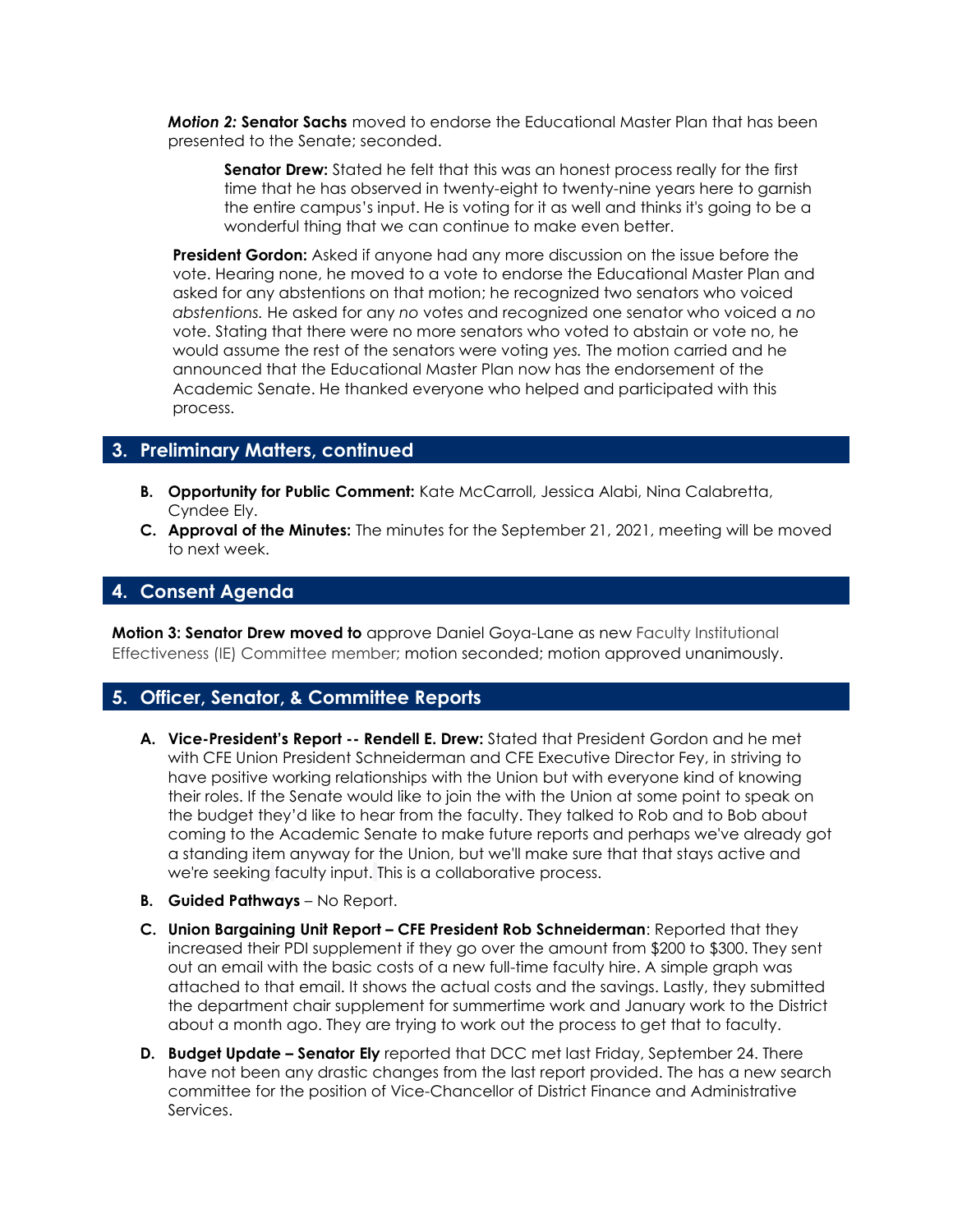- **E. Diversity, Equity, and Inclusiveness Initiatives – Vice President Drew:** Reported that he provided a report to his division about the initiatives going on at the Multicultural Center, President's Taskforce, Guided Pathways, etc. At some point, those initiatives will have to merge together. As stated last week, he announced that there is an upcoming CLEEO summit this Thursday, September 30, from 3-4 pm, featuring Senator Arismendi-Pardi. He encouraged senators to attend the summit.
- **F. Other Committee Reports: President Gordon** announced that because there was thirty minutes left in the meeting, this would be a good time to follow up on the senator introductions. He asked each senator to give a personal introduction and include their discipline, campus committees involved in, and one item they would like to make sure that the Academic Senate addresses this year.

**Senator Alabi:** *Chair of Sociology, Ethnic Studies and Gender Studies. They just started Social Justice Studies. She is an Onboarding Coordinator for Guided Pathways and will be excited to see how they implement and close Guided Pathways as this is the fifth year, and they only gave five years of promised funding.* 

**Senator Arismendi-Pardi:** *Teaches mathematics. He is here to serve and to ensure that the Senate is united in its issues, that it discusses matters of importance and not personalities and that it adheres to collegiality. He is most interested in antiracism, inclusivity, and respect, and having conversations and addressing issues. There are no simple answers to complex problems. There are only conversations.* 

#### **Senator Ball:** *Absent*

**Senator Barnes:** *Representative for the Counseling Division. They have a lot of counselors in their area with lots of different opinions. They are looking forward to resolving the resolution regarding the IPC.*

**Senator Boogar:** *Represents the Mathematics and Science Division. He is the chair and scheduler of the Math Department. He represents the Academic Senate on College Council and would like to see the Senate continue to protect faculty rights and academic purview but also protect individual departments' rights to design their own programs and their purview over their individual departments, as well as their expertise in their respective fields.*

**Senator Calabretta**: *Adjunct faculty member in the English Department and a new teacher. She started teaching college in Spring 2020 and at OCC in Spring 2021. She is interested in shared governance, and this has been an interesting experience so far which has been educational for her. She is currently not very involved in any committees perhaps due to being an adjunct, being new, or due to the pandemic. She is looking forward to going back to campus to get involved in other opportunities. She would like to see some focus on issues facing adjunct faculty, especially in the pandemic because they are a minority representation on the Senate.* 

**Senator Connor***: Represents Communication Studies in the literature division. He looks forward to the return to campus which is his biggest area of emphasis. He wants to see what the Senate can do to work with both the union and administration to make sure that the return to campus can be as seamless and efficient as possible. His students are eager to go back. He looks forward to those discussions, as well.*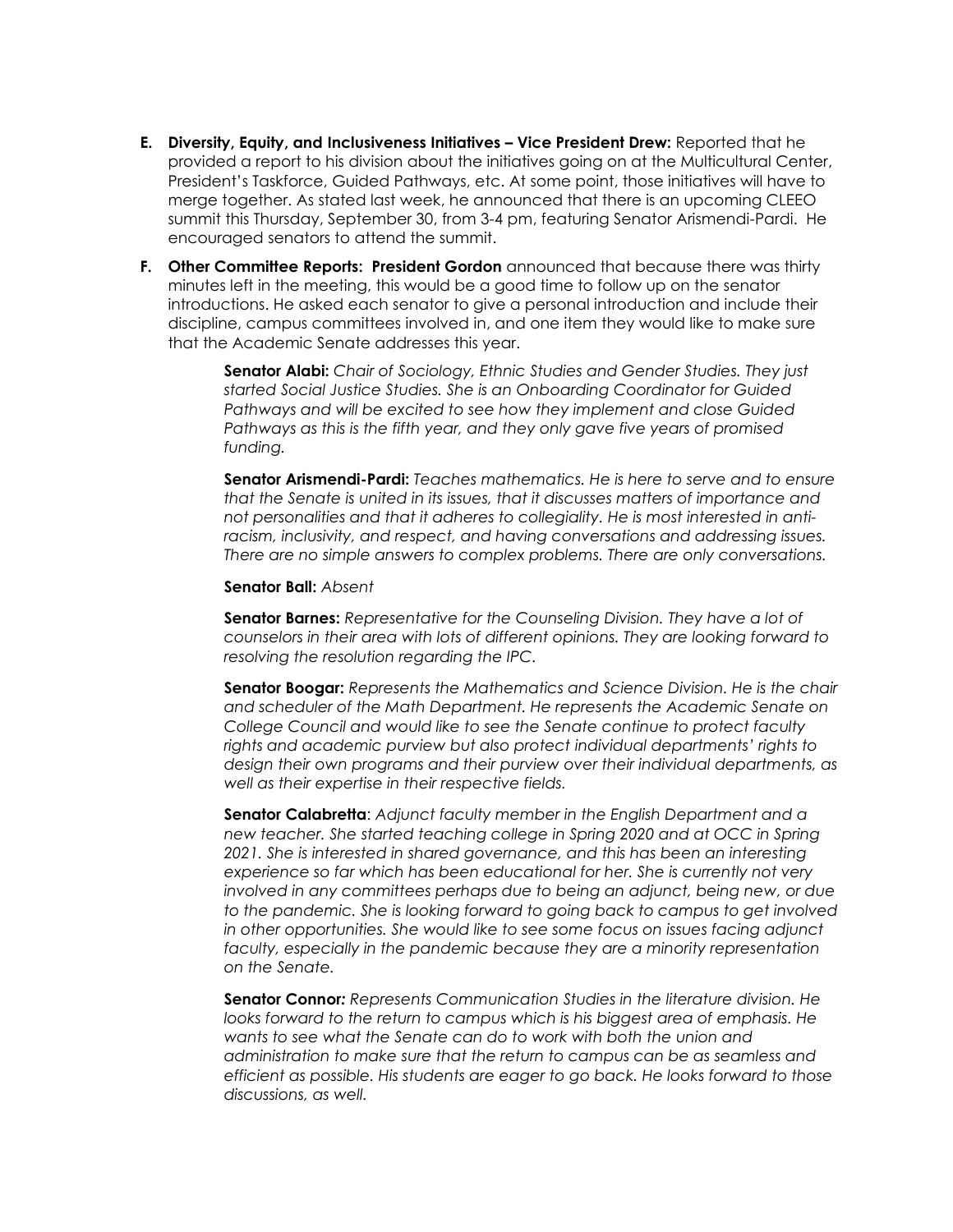**Senator Cuellar:** *Associate Professor of Counseling and At-Large Senator. He*  serves as CLEEO Coordinator for OCC. He is the International Multicultural *Committee Faculty Co-Chair. He would like to see an increase in interdisciplinary work between academic departments to create campus cohesion for the benefit of staff, students, and faculty and also addressing cultural competencies both at the multicultural and global capacity.*

**Senator Della Marna:** *Represents the Library; she is one of the librarians. She serves on the Facilities Committee on campus. Her concern this term is the mental health of students. she is happy to see that Starfish sends out kudos to the student, as she used to handwrite letters to all the students in her class. She always thought that was very helpful and they, too, would respond back and say how grateful they were to just get some kind of recognition and that they were doing well in the class.*

**Senator Denney:** *Part of the Technology Division. He is part of the HVAC and Refrigeration program. He is trying to get more awareness of vocational programs and job placement for students that may be just coming back to college or trying to relearn how to go back to school. He would like to see more awareness of that.*

#### **Senator DeShano:** *Absent*

**Senator Drew:** *Professor of political science. He is Vice-President of the Academic Senate and newly appointed Multicultural Center Coordinator. He is department chair for the Political Science Department. His focus is trying to be the best Vice-President for the Senate. He is here to hear what faculty wants. He wants them to help him help them as things move forward. His focuses are the major concerns of the faculty as well moving forward with diversity, equity, and inclusion initiatives.*

**Senator Ely:** *Teaches accounting at OCC. She has been in the District since fall of 1993. She is currently serving on the Professional Development Advisory Committee and she is a co-founder and current committee member of the Communities of Practice for Part-Time faculty. She is one of the Senate representatives on the OCC Budget Committee. At the moment she is the designee from the Academic Senate President to the District Consultation Subcommittee for budget. In addition to her teaching responsibilities, she is very active within her department as much as she can be. She has three areas of focus: (1) the budget issues; (2) more development and support of the role of part-time faculty for people to think about and define what the role of part-time faculty is going to be and then put in the proper support and pedagogy for those faculty; and (3) she does not want the Senate and College to lose focus on the academic rigor and quality of instruction.*

**President Gordon:** *Teaches international business. He is the coordinator of Garrison Honors Program at OCC. He would like to see the faculty be more aware of is the looming fiscal cliff of 2025.*

#### **Senator Kennedy:** *Absent*

**Senator Legaspi-Kiaha:** *Represents the Kinesiology and Athletics Division. She looks forward to seeing an increased engagement and collaboration across all disciplines with all faculty. She is also wanting to look forward to recruiting, onboarding, and retention strategies and a new academic environment. She*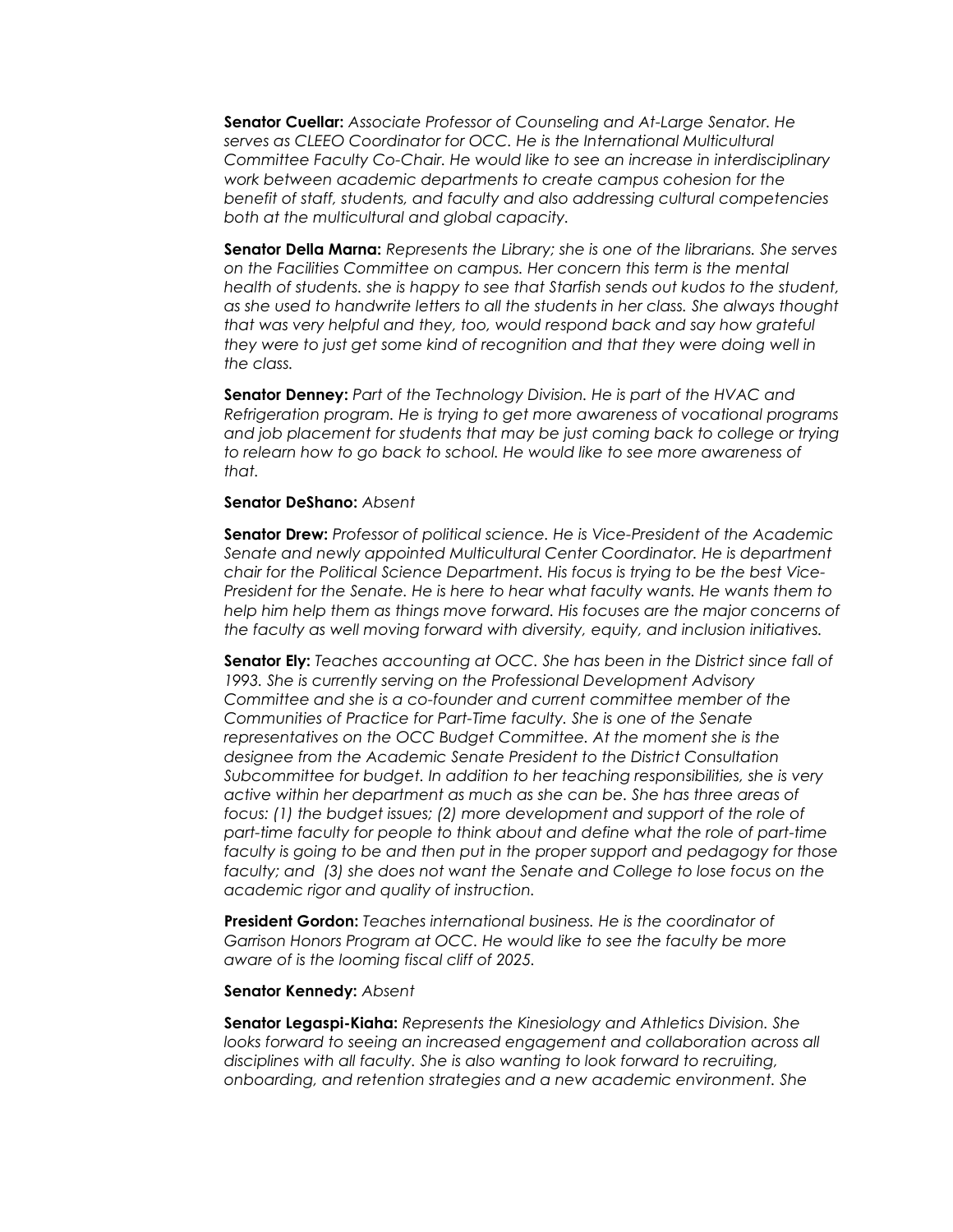*currently serving as a Curriculum Committee member at OCC, as well as the head women's softball coach on campus.*

**Senator Lloyd:** *Math instructor at OCC. He was the previous Parliamentarian. He appreciated the opportunity to have served last year. He had to step down because of personal reasons. His biggest area of concern is academic excellence in terms of instructional excellence and maintaining academic standards.*

**Senator Means:** *Senator from the Visual and Performing Art Division. One of his main focuses is that the college does not lose track of lifelong learning and how valuable the wandering path is for people in that age.*

**Senator Neil:** *Teaches in the Accounting Department. She has been with OCC for about thirteen years. Along with her teaching responsibilities, she is also the Senate representative to the Budget Committee to the Professional Development Advisory Committee. She is currently serving on two tenure review committees for upcoming full-time faculty and is an advisor to the International Student Fellowship Club. Echoing what Senator Arismendi-Pardi said, she would like to see a focus on having really honest heartfelt and respectful conversations with one another, that they seek each other out and that they show that respect to one another. She also agrees with what her colleagues have said about academic excellence. That is important.*

**Curriculum Chair Otwell:** *Curriculum Chair. He would like the Senate to talk about the definitions for the different DE modalities as well as programs into Pathways. He wants to know what process they are going to use to place new programs in the guided pathways.* 

**Senator Pena:** *Is in the Construction Technology Department. This is week five and they have no funding. They have no dollar amount. This is one of the concerns he had when he first joined the Academic Senate and the problem is getting worse. Typically, they do not have any funding or accounts available until week seven or eight. It is halfway into the semester with no funding. He would like that to be a concern that the Senate can address.*

**Senator Phillips:** A*ssociate Professor of Counseling and EOPS. He is the coordinator*  and counselor for the statewide Umoja program on this campus. He is the chair of *the Transparency Committee. His focus is on better awareness for the campus on the DEI issues that that are continually evolving. He wants to make sure that the Senate continues to keep that on the forefront and prioritize students' interests and feelings and do what they can to make sure that students feel comfortable and welcome.* 

**Senator Sachs:** *Professor in the division of Consumer Health Sciences. His biggest concern and priority, as already stated by some of his colleagues, is the fiscal cliff of 2025. It is real unless the state does something dramatically different. Most senators were here in the recession of 2008. They spent two years arguing who was the most important entity on campus. He would like to see everyone work together to solve the issue of the fiscal cliff which is enrollment.* 

**Senator Stanton:** *Represents the Social and Behavioral Sciences Division. He is a professor of history, ethnic studies, and humanities. He is a member of the International Multicultural Committee. One of his concerns is ensuring a smooth and safe transition back to face-to-face teaching in the spring.*